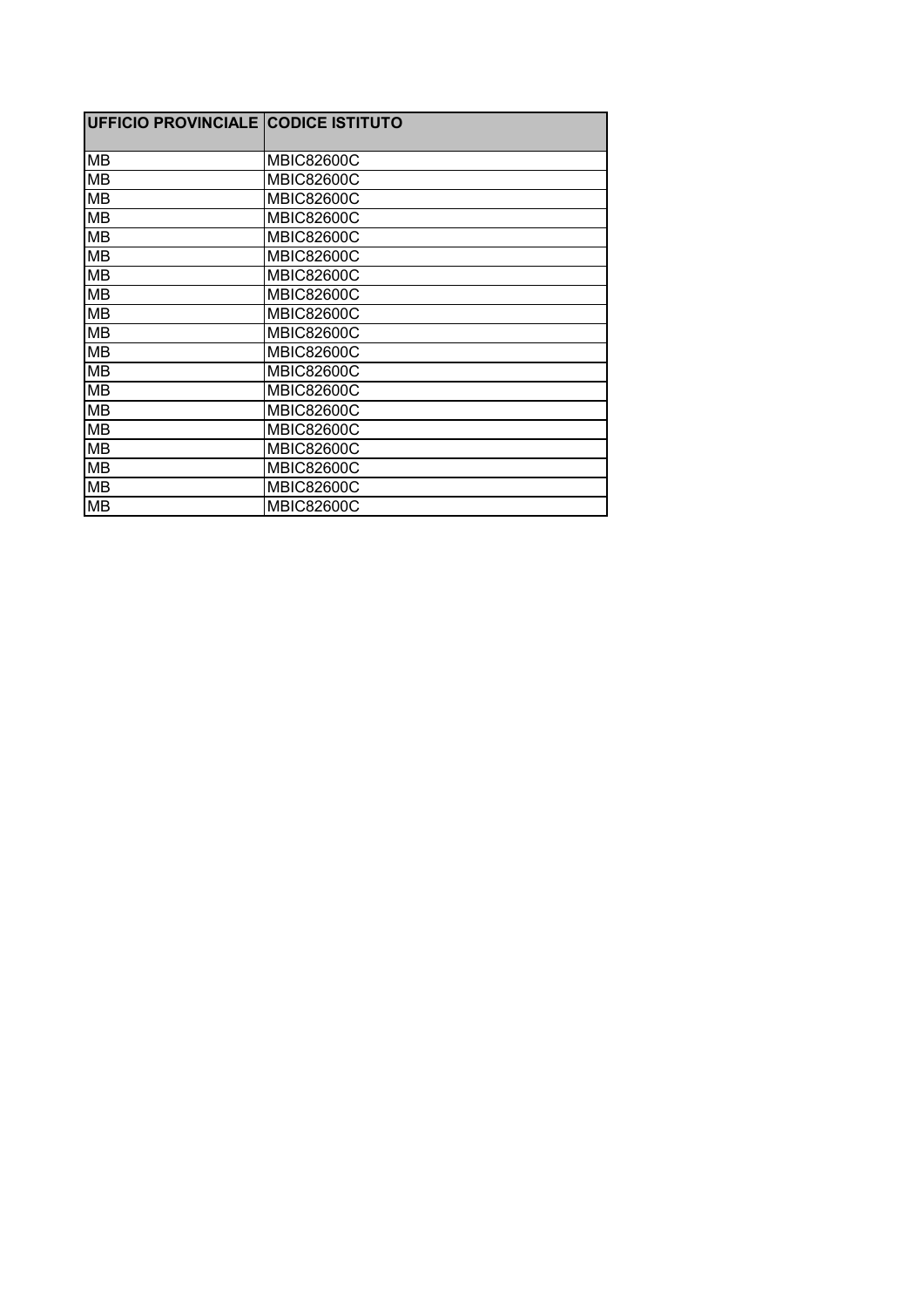| <b>CODICE GRADUATORIA DI INCLUSIONE E</b> | <b>CODICE TIPOLOGIA LINGUA GRADUATORIA</b> |
|-------------------------------------------|--------------------------------------------|
| <b>DESCRIZIONE</b>                        | <b>DI INCLUSIONE</b>                       |
| <b>ADEE</b>                               |                                            |
| <b>ADEE</b>                               |                                            |
| <b>ADEE</b>                               |                                            |
| <b>ADEE</b>                               |                                            |
| <b>ADEE</b>                               |                                            |
| <b>ADEE</b>                               |                                            |
| <b>ADEE</b>                               |                                            |
| <b>ADEE</b>                               |                                            |
| <b>ADEE</b>                               |                                            |
| <b>ADEE</b>                               |                                            |
| <b>ADEE</b>                               |                                            |
| <b>ADEE</b>                               |                                            |
| <b>ADEE</b>                               |                                            |
| <b>ADEE</b>                               |                                            |
| <b>ADEE</b>                               |                                            |
| <b>ADEE</b>                               |                                            |
| <b>ADEE</b>                               |                                            |
| <b>ADEE</b>                               |                                            |
| <b>ADEE</b>                               |                                            |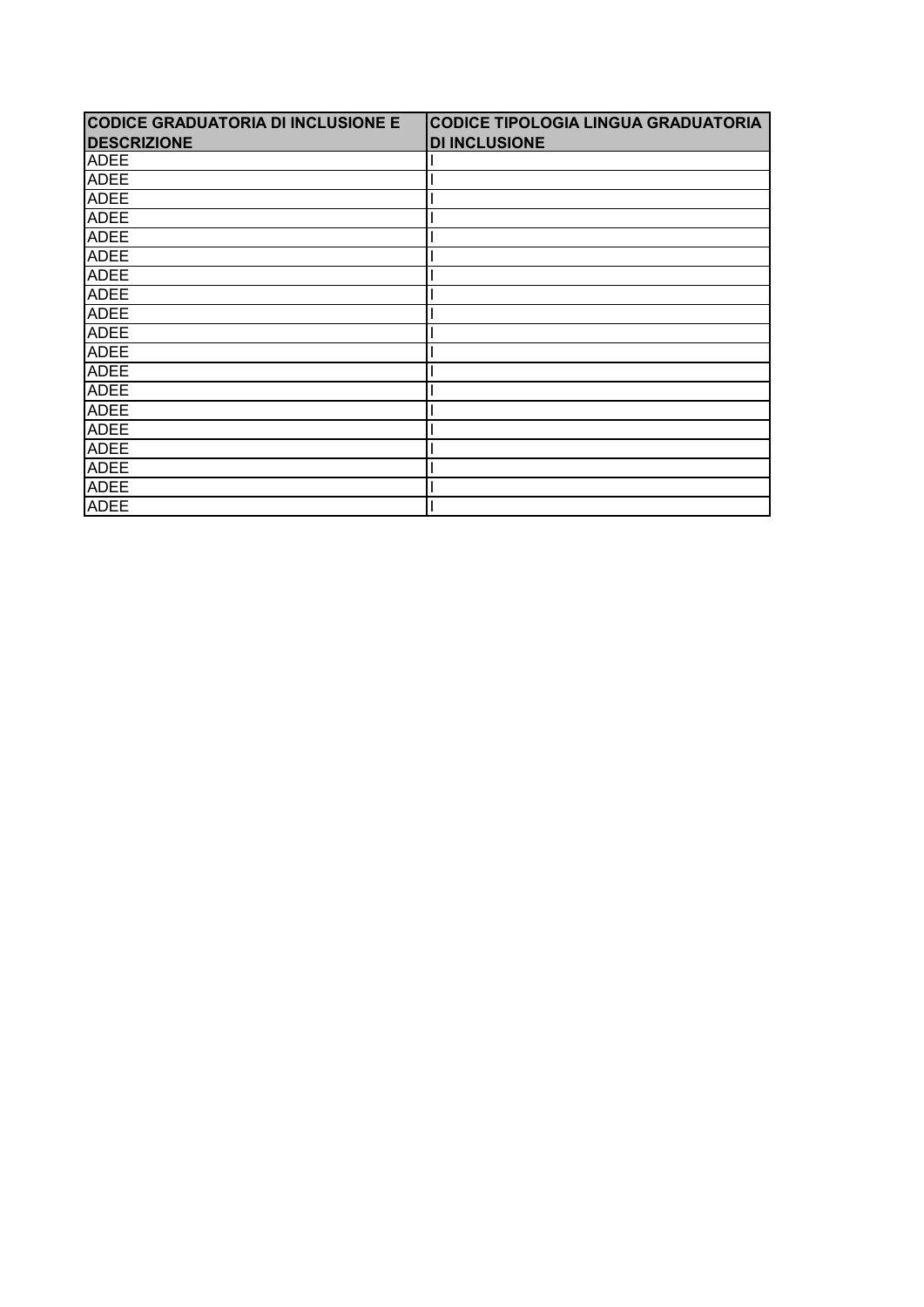| <b>FASCIA</b>  | <b>ORDINE SCUOLA GRADUATORIA</b> |
|----------------|----------------------------------|
| $\overline{c}$ | EE                               |
| $\overline{2}$ | EE                               |
| $\overline{2}$ | EE                               |
| $\overline{2}$ | EE                               |
| $\overline{2}$ | EE                               |
| $\overline{2}$ | EE                               |
| $\overline{2}$ | EE                               |
| $\overline{2}$ | EE                               |
| $\overline{2}$ | EE                               |
| $\overline{2}$ | EE                               |
| $\overline{2}$ | EE                               |
| $\overline{2}$ | EE                               |
| $\overline{2}$ | EE                               |
| $\overline{2}$ | EE                               |
| $\overline{2}$ | EE                               |
| $\overline{2}$ | EE                               |
| $\overline{2}$ | EE                               |
| $\overline{2}$ | EE                               |
| $\overline{2}$ | EE                               |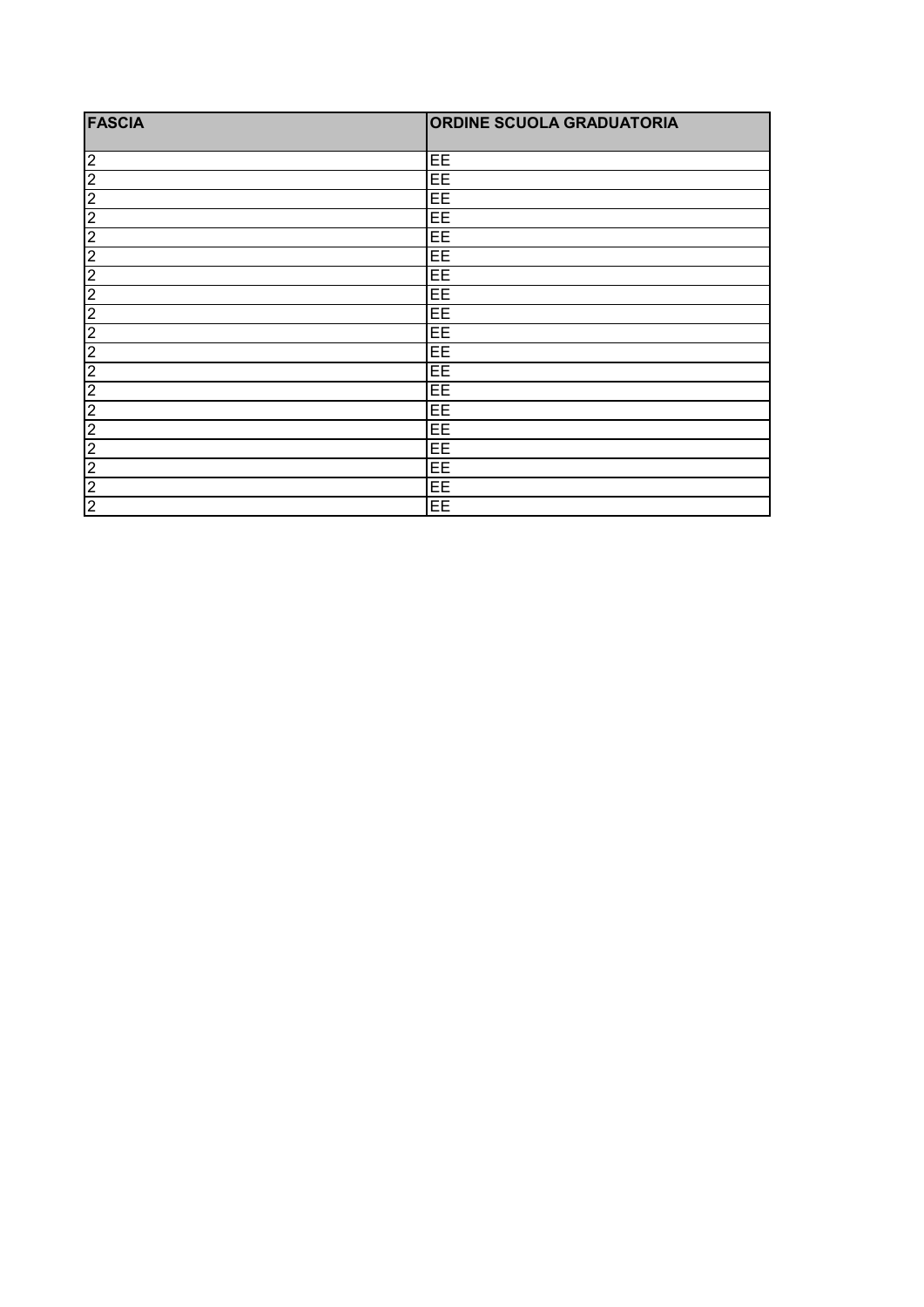| <b>COGNOME</b>           | <b>NOME</b>            |
|--------------------------|------------------------|
|                          |                        |
| <b>ROSSI</b>             | <b>ELEONORA</b>        |
| <b>PIOLTELLI</b>         | <b>WILLIAM</b>         |
| <b>MAURI</b>             | <b>ERICA</b>           |
| <b>DININNO</b>           | <b>MARIA GRAZIA</b>    |
| <b>MARIANI</b>           | LAURA                  |
| <b>RIBOLDI</b>           | <b>VALENTINA</b>       |
| <b>BITONTI</b>           | <b>GIUSY</b>           |
| <b>GALLO</b>             | <b>CARMELA</b>         |
| <b>BONIZIO</b>           | <b>CRISTINA</b>        |
| <b>GALBUSERA</b>         | <b>ROSSELLA</b>        |
| <b>MILITELLO</b>         | <b>ALESSANDRA</b>      |
| <b>CRISCUOLO</b>         | <b>MARIA</b>           |
| <b>TRIOLO</b>            | <b>MADDALENA</b>       |
| <b>ALESSI</b>            | <b>ANTONELLA LAURA</b> |
| <b>RASPAVOLO</b>         | <b>ANNA PATRIZIA</b>   |
| <b>SULIS</b>             | <b>PAOLA</b>           |
| <b>COLELLA DE SANTIS</b> | <b>PATRIZIA</b>        |
| <b>BRAI</b>              | <b>PRIYA</b>           |
| <b>MOIOLI</b>            | <b>PAOLA</b>           |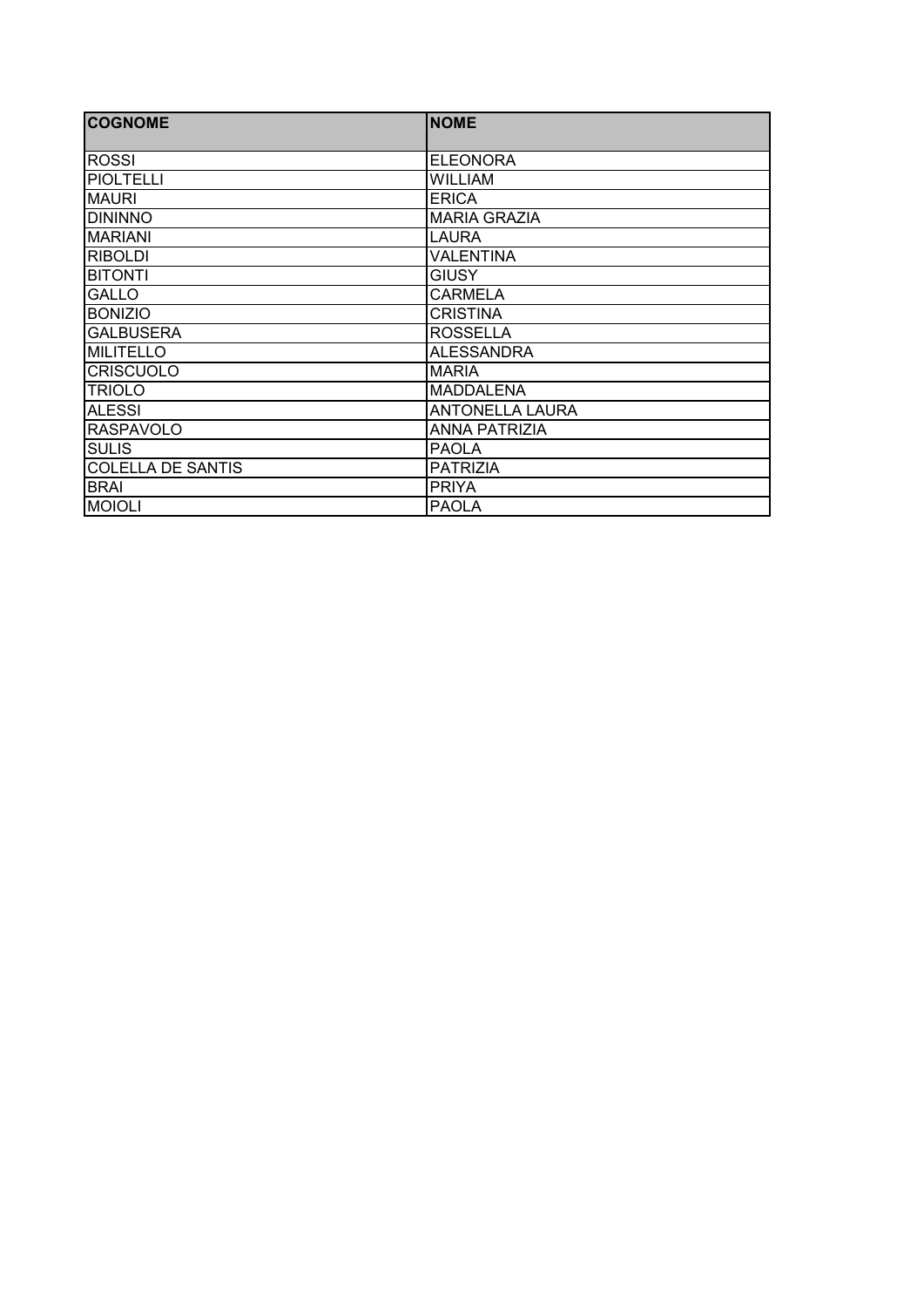| <b>POSIZIONE GRADUATORIA</b> | <b>INCLUSIONE CON RISERVA</b> |
|------------------------------|-------------------------------|
| и                            |                               |
| $\overline{c}$               |                               |
| 3                            |                               |
| $\overline{\mathbf{4}}$      |                               |
| 5 <sup>5</sup>               |                               |
| 6                            |                               |
| 7                            |                               |
| $\boldsymbol{8}$             |                               |
| 9                            |                               |
| 10                           |                               |
| 11                           |                               |
| 12                           |                               |
| 13                           |                               |
| 14                           |                               |
| 15                           |                               |
| 16                           |                               |
| 17                           |                               |
| 18                           |                               |
| 19                           |                               |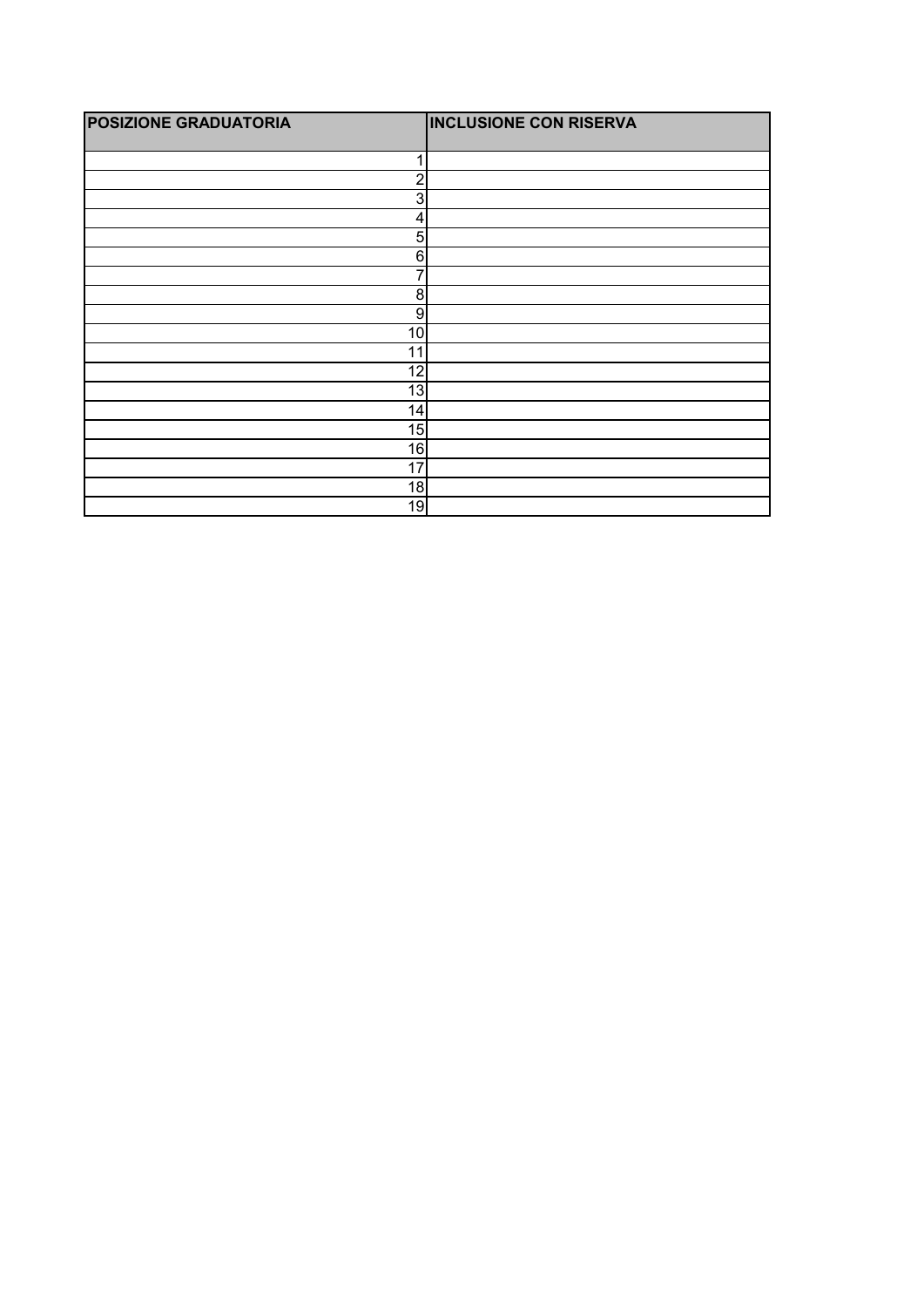| PUNTEGGIO TITOLO ACCESSO | PUNTEGGIO TITOLI CULTURALI |
|--------------------------|----------------------------|
|                          |                            |
| 30                       | 85                         |
| 36                       | $\mathbf{3}$               |
| 36                       | $\overline{23}$            |
| 34                       | 0                          |
| 20                       | 0                          |
| 20                       | 0                          |
| 36                       | 84,50                      |
| 34                       | 88                         |
| 36                       | 88,50                      |
| 36                       | 84                         |
| 26                       | 85,50                      |
| 30                       | 85,50                      |
| 22                       | 15,50                      |
| 30 <sub>l</sub>          | 3                          |
| 30 <sup>°</sup>          | 0                          |
| 30                       | $\vert 4 \vert$            |
| 34                       | 16                         |
| 24                       | 18,50                      |
| 34                       | دن                         |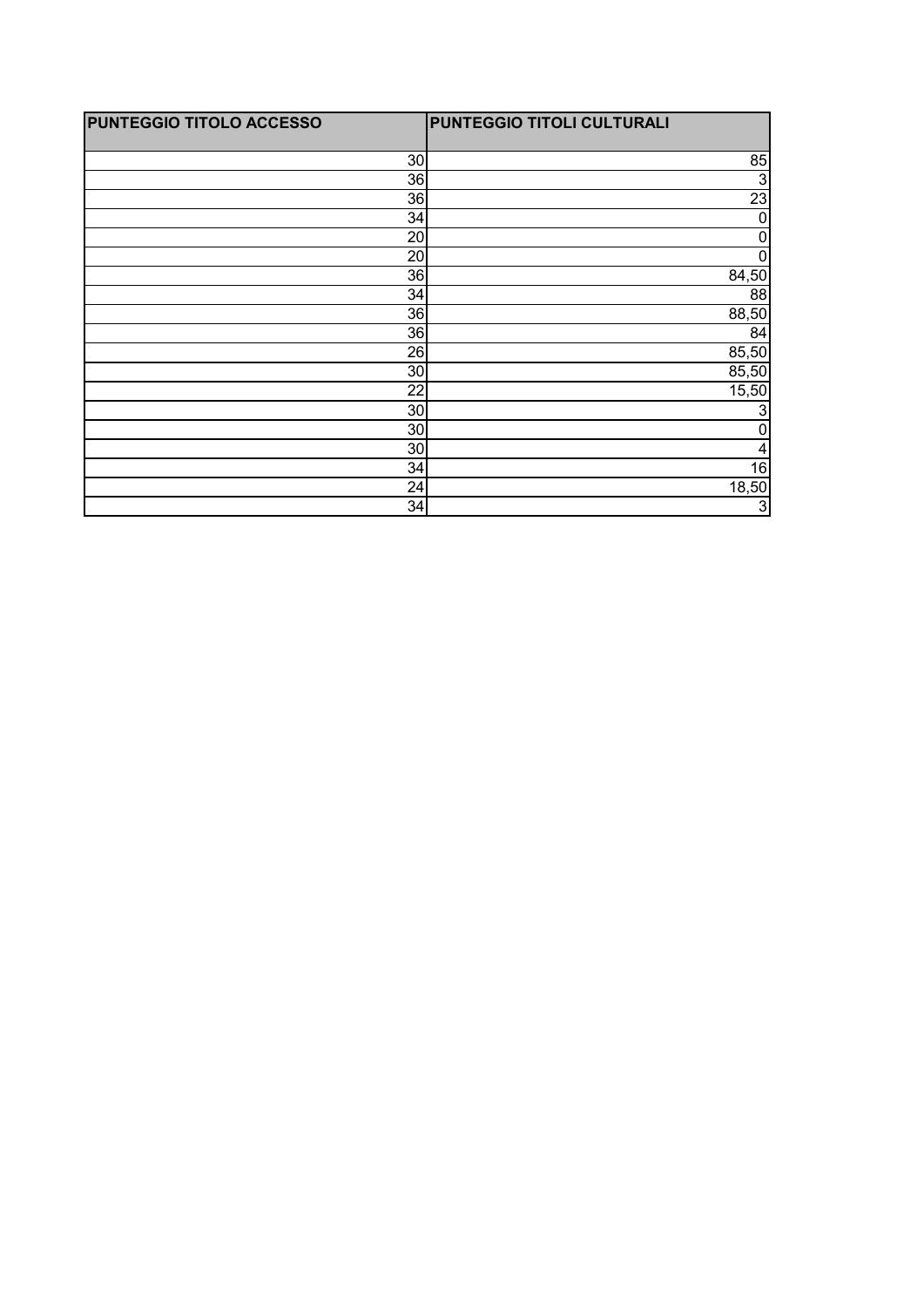| <b>PUNTEGGIO TITOLI ARTISTICI</b> | <b>PUNTEGGIO SERVIZI</b> |
|-----------------------------------|--------------------------|
|                                   |                          |
| 0                                 | 24                       |
| 0                                 | 52                       |
| 0                                 | $\overline{24}$          |
| 0                                 | 36                       |
| 0                                 | 46                       |
| 0                                 | 40                       |
| 0                                 | $\overline{32}$          |
| 0                                 | 24                       |
| 0                                 | $\overline{12}$          |
| 0                                 | $6 \overline{6}$         |
| $\mathbf 0$                       | 12                       |
| 0                                 | $6 \,$                   |
| 0                                 | 70                       |
| $\mathbf 0$                       | 42                       |
| 0                                 | 36                       |
| 0                                 | 24                       |
| 0                                 | 0                        |
| $\mathbf 0$                       | 0                        |
| $\mathbf{0}$                      | 0                        |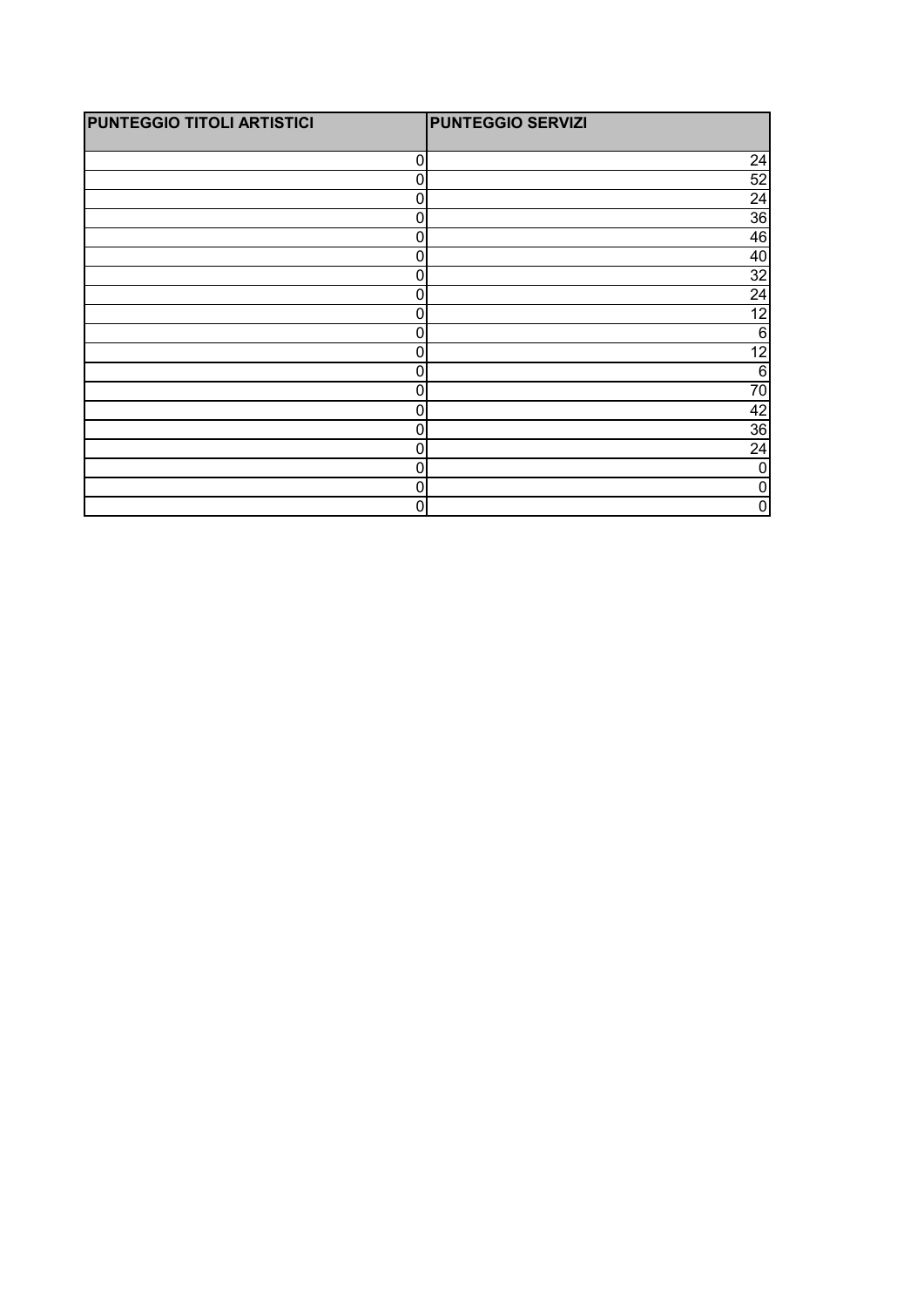| <b>PUNTEGGIO TOTALE</b> | <b>INDICATORE DI PREFERENZE</b> |
|-------------------------|---------------------------------|
| $139$ $X$               |                                 |
| $91 \times$             |                                 |
| $83 \times$             |                                 |
| $70\text{X}$            |                                 |
| $66$ X                  |                                 |
| 60                      |                                 |
| $152,50$ X              |                                 |
| $146$ $X$               |                                 |
| $136,50$ X              |                                 |
| $126$ $X$               |                                 |
| $123,50$ X              |                                 |
| $121,50$ X              |                                 |
| $107,50$ X              |                                 |
| $\overline{7}5\vert X$  |                                 |
| $66$ $X$                |                                 |
| 58                      |                                 |
| 50                      |                                 |
| $42,50$ X               |                                 |
| 37                      |                                 |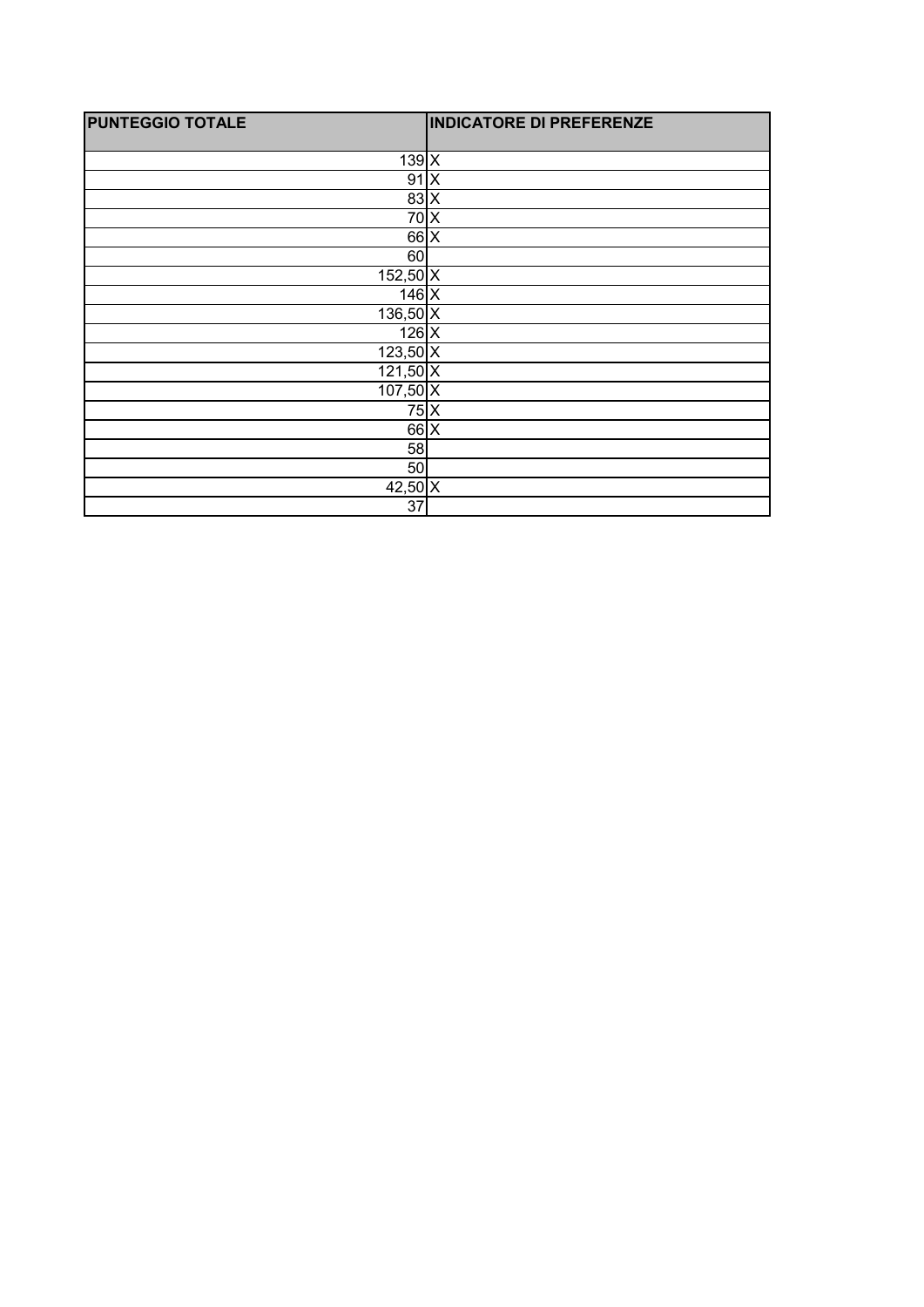| <b>SERVIZIO SENZA DEMERITO</b> | <b>DATA PRODUZIONE</b> |
|--------------------------------|------------------------|
|                                |                        |
| X                              | 08/09/2021             |
| $\overline{\mathsf{x}}$        | 08/09/2021             |
|                                | 08/09/2021             |
|                                | 08/09/2021             |
|                                | 08/09/2021             |
|                                | 08/09/2021             |
|                                | 08/09/2021             |
|                                | 08/09/2021             |
|                                | 08/09/2021             |
|                                | 08/09/2021             |
|                                | 08/09/2021             |
|                                | 08/09/2021             |
| X                              | 08/09/2021             |
|                                | 08/09/2021             |
|                                | 08/09/2021             |
|                                | 08/09/2021             |
|                                | 08/09/2021             |
|                                | 08/09/2021             |
|                                | 08/09/2021             |